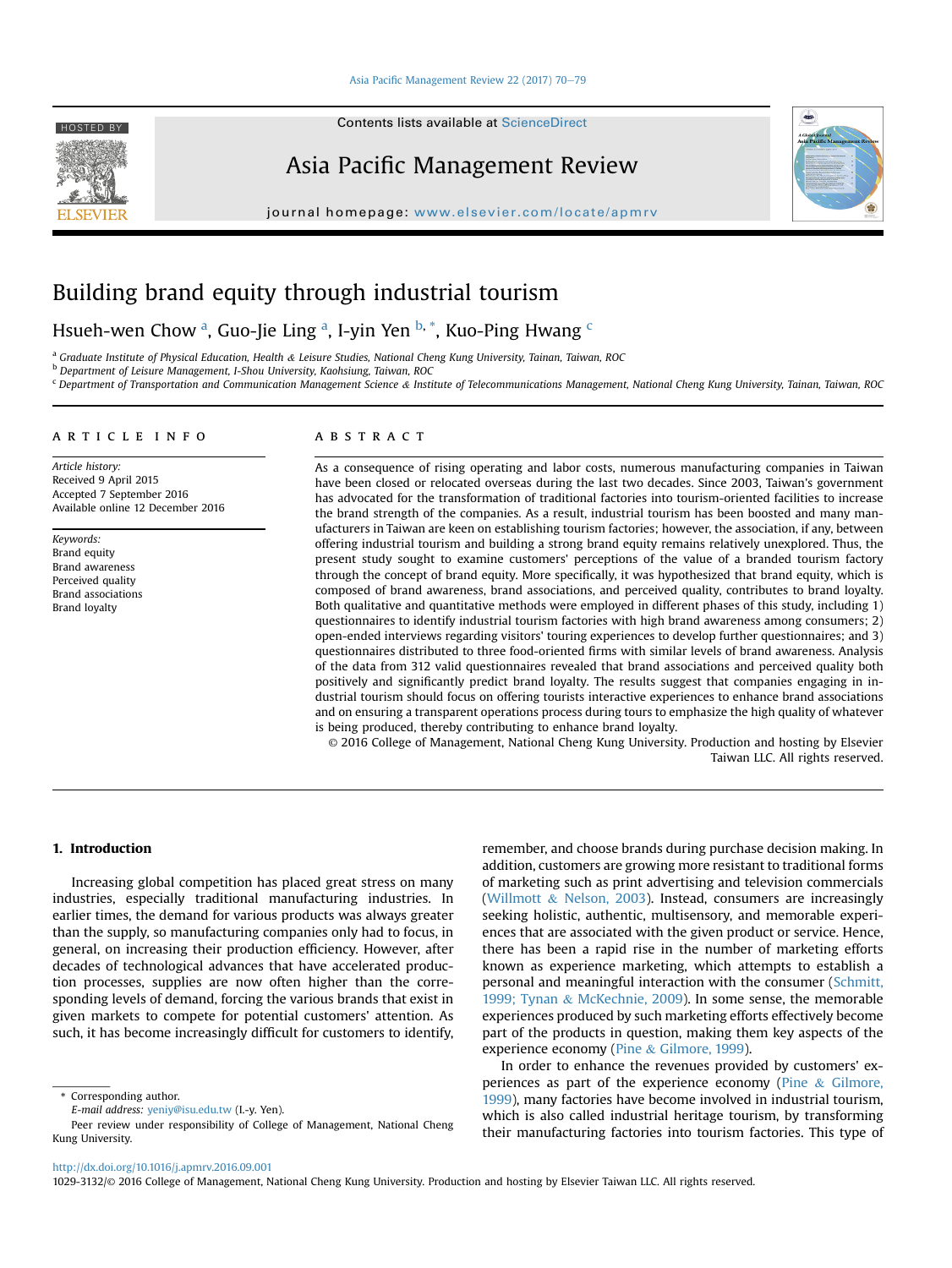tourist attraction includes manufacturing plant tours, company museums, company visitor centers, and brand parks, all of which serve as means by which a firm can open their factory doors to customers or visitors so that they can learn about the production process, product features, and company history (Mitchell & Orwig, 2002; Otgaar, 2012). For many marketing managers, establishing such tourism factories could be an effective marketing strategy as one visit is more valuable than one hundred commercials when guests relate their positive experiences to friends and relatives (Brumberg & Axelrod, 1995).

In Taiwan, many factories were closed or relocated overseas during the last two decades as a consequence of rising operating and labor costs and the competitive global environment. In 2003, the government of Taiwan's Industrial Development Bureau noticed this trend and established "The Project to Assist Manufacturing Industries in Developing Industrial Tourism" in an attempt to help traditional factories transform into tourism factories in order to build up industrial tourism, which can act in a multifunctional manner by allowing for both manufacturing and tourism and which, therefore, may successfully promote a given brand, making it stronger and more competitive (Industrial Technology Research Institute, 2013a).

As such, many manufacturers in Taiwan have become keen on establishing industrial tourism venues where they can provide opportunities for tourists to visit, be entertained, be educated, and get to know about the given brand and products. So far, 145 tourism factories have been set up throughout Taiwan (Industrial Technology Research Institute, 2013b). However, not all of these 145 industrial tourism sites are thriving. Some have been facing problems such as a lack of attractiveness to visitors or not receiving enough visitors to support their operating costs. Such problems can lead to situations in which these industrial tourism factories must struggle for survival, to say nothing of their actually achieving any monetary or nonmonetary benefits from their industrial tourism efforts. Therefore, considerable uncertainty still exists with regard to if and how brand equity can be promoted by the establishment of tourism factories, especially in today's intense and competitive market.

It seems that the purpose of tourism factories and the concept of brand equity are, in a sense, intertwined with each other, but there have not been many previous studies that have sought to address this interconnection. In particular, the concept of industrial tourism is a relatively new one in the realm of academia (Robinson  $\&$ Novelli, 2005), in spite of industrial tourism itself being commonly practiced by many US and European firms. Most industrial tourism studies thus far, in fact, have been from the US perspective. Given the fact that culture plays an important role in brand equity (Blair & Chiou, 2013, 2014) and that, so far, very few studies have explored the marketing effects of industrial tourism in Taiwan, the association between offering industrial tourism and building a strong brand through brand equity remains relatively unexplored. Thus, the aim of this research was to examine customers' perceptions of the value of branded industrial tourism through the concept of brand equity. More specifically, it was hypothesized that brand equity, which is composed of brand awareness, brand associations, and perceived quality, contributes to brand loyalty.

It is necessary, therefore, to investigate the relationship between visits to industrial tourism sites and brand equity in order to assist in the development of industrial tourism in Taiwan. As such, the objectives of this study were as follows:

1. To examine if there are any differences relating to brand equity among tourists with different visiting experiences (i.e., travel style, product-use experience, interpreter guidance experience, and brand orientation experience).

2. To investigate if visitors to industrial tourism sites will build upon their perceptions regarding brand equity from the lowest toward the highest levels as assessed by brand awareness, perceived quality, brand associations, and brand loyalty.

## 2. Literature review

## 2.1. Origins and development of industrial tourism

Industrial tourism can be traced back to Europe in the 1960s. At that time, many industries such as the textile, mining, steel, and other heavy industries faced structural imbalances, and some of them finally had to close down. Thereafter, many of the shuttered factories decayed with time and even turned into deserted, becoming what has been referred to as "industrial heritage" (Hospers, 2002). As time continued to pass, some people came to enjoy visiting these heritage sites to reminisce and have fun, and some factory owners simply seized on the chance to transform the given outmoded manufacturing industry into an industry based on serving the purposes of tourism, a phenomenon that would eventually be referred to as "industrial heritage tourism" (Edwards  $\&$ Llurdés, 1996).

Later, as the concepts of brand marketing management began drawing the attention of more and more people, some of the owners of companies in various industries began to recognize that public relations were crucial to marketing. With that in mind, some opened up their industrial environments for tourists to see, strongly promoting industrial tourism in order to show their companies and company spirits to tourists, hoping that the tourists would then like their brands more and thus allow them to reap greater revenues (Edwards & Llurdés, 1996; McBoyle, 1996; Richards, 1996). Today, industrial tourism provides visitors with a place where they can feel and experience a brand's culture, gain knowledge about the details of products, have fun, and learn about the manufacturing process by participating in hands-on activities. In this way, they can get acquainted with and even be impressed by the given brand.

As such, industrial tourism has boomed in the last two decades, growing to encompass industries selling a wide variety of products, including food and beverages, clothing, appliances, automobiles, toys, pottery and glassware, sporting goods, etc (Mitchell & Orwig, 2002). A great amount of industrial tourism falls under the food and beverage category; for example, in Axelrod and Brumberg's guide, (1997) Watch it made in the USA: A visitor's guide to the companies that make your favorite products, it was reported that regarding 288 plant tours, 104 of the tours were in plants producing food and beverage products. In addition, there are more than 1500 wineries in the USA that provide wine tastings and tours for consumers.

#### 2.2. Functions of industrial tourism

Extensive literature indicates that industrial tourism can provide a variety of advantages to a company that engages in it, including intangible benefits such as securing a good reputation, building up a relationship with the public, an improved brand image, creating a bond between consumers and the brand, and increased brand loyalty (McBoyle, 1994; Mitchell & Orwig, 2002; Otgaar, 2012; Rhees, 1993), as well as tangible benefits such as opportunities to display products, increased sales through both onsite and post-visit visitors, revenues generated from the sale of tickets for the industrial tours, etc. Moreover, these potential benefits are not limited solely to end users, but may also be shared, to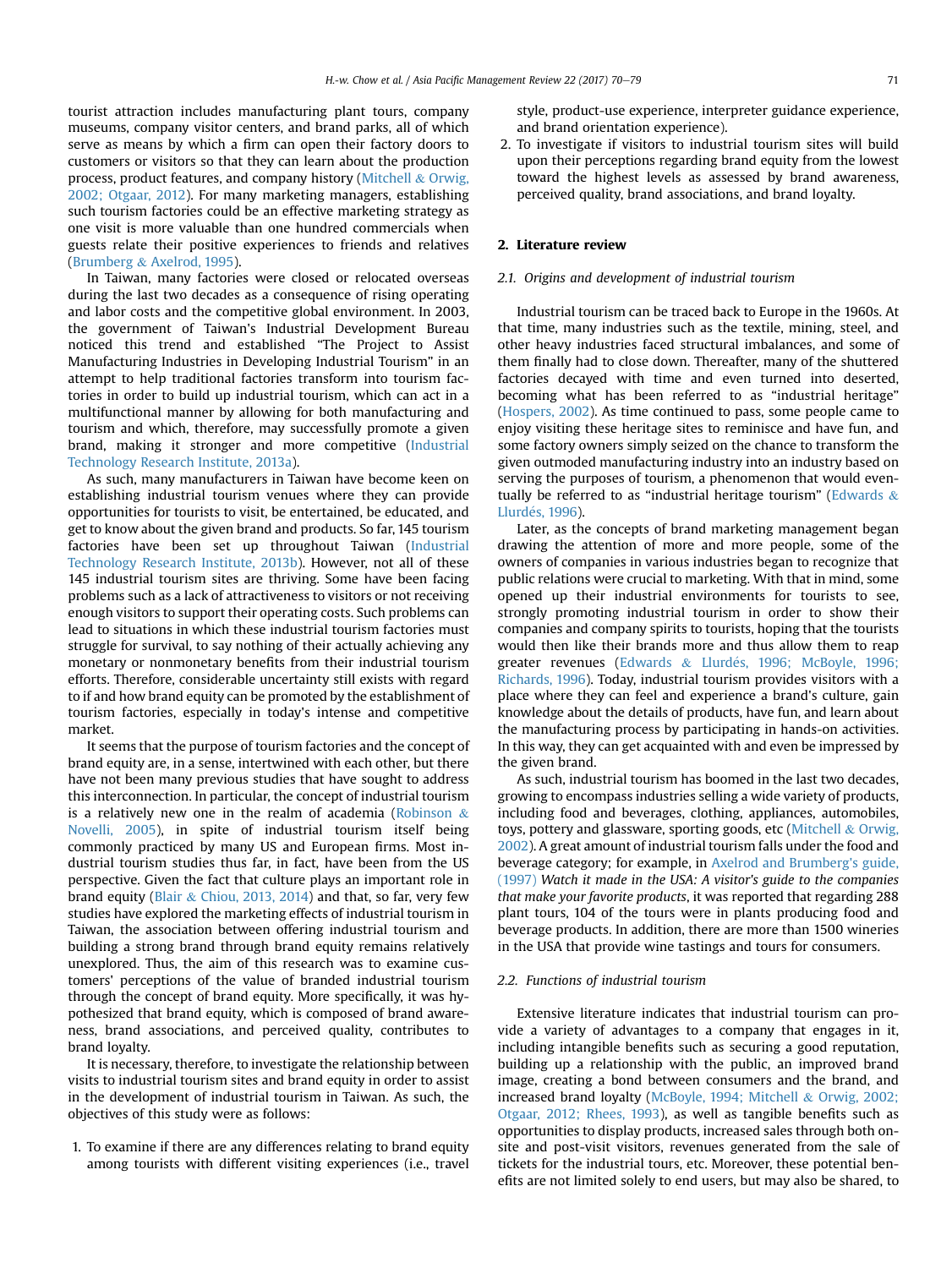varying extents, with business clients, employees, investors or stakeholders, and local residents (Mitchell & Mitchell, 2001). For example, for firms that belong to the business-to-business model, trust and understanding between the firms and their stakeholders could be fostered by allowing the stakeholders to visit a live company in the supply chain (Otgaar, 2012). Furthermore, the benefits of industrial tourism could also extend to regional economic development as it has become a niche tourism market that can draw tourists to visit and stay (Otgaar & Klijs, 2010; Otgaar, 2012). In addition to monetary benefits, industrial tourism can also serve an educational function by allowing young people to witness manufacturing processes that are rarely experienced in the present day while, relatedly, providing older generations with nostalgic experiences by allowing them to reflect on their lives in earlier times (Frew, 2010; Rhees, 1993).

#### 2.3. Brand equity

The concept of branding has become widely accepted as one of the key purposes of marketing efforts over the past several decades (Kotler, Bowen, & Makens, 2013). The basic function of a branding strategy is to add value to a given product or service. In order to obtain strategic advantages by building, maintaining, and utilizing brands, the subject of brand equity has attracted the attention of academics and practitioners for decades (Erdem et al., 1999). Ultimately, brand equity can be used to summarize all of the various assets that are parts of a brand, to measure the performance of a brand in the past, and to predict the performance of a brand in the future (Pike, 2007, 2010).

There are at least two different perspectives through which to study brand equity, including financial-based brand equity and customer-based brand equity. For example, from the financial perspective, several studies have attempted to explain brand equity as the increase in profit or the quantity of cash flow in the future, and have also argued that the value of a brand's equity can be defined as the cost of replacing the brand or its liquidation value (Simon & Sullivan, 1993). In addition, some scholars view brand equity as an aspect of perceived value in customers' minds such that branded products and services cause customers to be biased toward the brand and/or the given products and services versus an unbranded equivalent (Biel, 1997). They argue that if consumers perceive a product to have high brand equity, they will think more positively about the given product or brand (Keller, 1993), which will, in turn, have an impact on their purchasing choices (Kim, 1990). Brand equity can also be defined as the contrast in consumer choice between a specific branded product and an unbranded product which is set at the same level in terms of product features (Yoo, Donthu, & Lee, 2000).

Much of the literature has indicated that brand equity provides a strong platform for the introduction of new products, for differentiating a company from its competitors, and for protecting the given brand from competitive attacks. Keller (2001a, 2001b) further indicated that if consumers have greater knowledge of a specific brand, they will have more favorable reactions to the elements of the marketing mix. Furthermore, as brand equity is created, customers tend to perceive the tangible and intangible features of a brand through various information sources. These perceptions will intensify the value or meaning of the brand to the consumers, and the brand equity will then influence consumer preferences and purchase intentions (Cobb-Walgren, Ruble, & Donthu, 1995). Therefore, among firms facing keen market competition, it has become very important to establish brand equity. Aaker (1991) posited that owning one or more competitive brands is the only way to strengthen market share, and that doing so is better than having a factory without brand equity.

Aaker (1991) suggested that there are four dimensions of customer-based brand equity, all of which are widely accepted by scholars (Keller, 1993; Kim, Kim, & An, 2003; Low & Lamb, 2000; Yoo et al., 2000). The four dimensions include brand awareness, perceived brand quality, brand associations, and brand loyalty.

#### 2.3.1. Brand awareness

Brand awareness is an essential aspect of as well as the first step in building brand value (Gartner & Konecnik Ruzzier, 2011). It can be defined as the level of brand recall and familiarity when consumers make a choice of their preferred brand (Aaker, 1991, 1996; Cobb-Walgren et al., 1995; Keller, 1993; Yoo & Donthu, 2001). Researchers (Tasci & Kozak, 2006; Woodside & Lysonski, 1989) have identified different levels of such brand awareness. Stage one refers to a complete lack of awareness. At this stage, consumers do not know the brand or its name. Stage two stands for a level of brand recognition such that consumers can identify the brand but do not remember the brand's name. Stage three refers to brand recall; consumers can utter the brand's name after being reminded of it by others. Finally, consumers at the stage of high awareness, stage four, can make a connection between the brand and its products automatically, that is, without any reminders from others. Due to the fact that people usually choose to buy familiar products, such name awareness is very important to a product in terms of getting the product included into a consumer's buying consideration set (Tasci & Kozak, 2006; Woodside & Lysonski, 1989).

#### 2.3.2. Perceived quality

Perceived quality is defined as the consumers' judgement of the superiority or excellence of a brand (Konecnik, 2006). The fact that consumers have high awareness of a branded product/service does not necessarily imply that they will perceive it to be of high quality. Perceived quality shapes brand image, increases the perceived value of the given brand in consumers' minds, and serves as a determinant in the brand equity model (Baloglu & McCleary, 1999; Gartner & Konecnik Ruzzier, 2011; Netemeyer et al., 2004; Pike, 2002).

#### 2.3.3. Brand associations

The role of brand associations as an important element in brand equity management has been previously documented (Im, Kim, Elliot, & Han, 2012). It is classified into three major categories, i.e., attributes, benefits, and attitudes (Keller, 1993; Qu, Kim, & Im, 2011). The attributes are features of a brand; in other words, they constitute what a consumer thinks the brand has to offer. The benefits are values associated with the features of the brand. The brand attitudes are consumers' overall evaluations of the brand. As a whole, the potential value of a brand name is based upon specific associations and is related to its image. Brand associations influence a consumer's brand choices and purchases, increase the barriers through which competitors may need to break, and may also serve as the basis for brand extensions (Aaker, 1991, 1996; Keller, 1993). For instance, Coca-Cola can provide a new drink with a competitive advantage based upon the brand associations people already have with Coca-Cola itself, such that customers may trust the brand and thus choose the new drink when making a purchase choice.

#### 2.3.4. Brand loyalty

Brand loyalty refers to the degree to which people are committed to a given brand as shown both by their inner attitudes reflected in lasting biases toward a specific brand, as well as by externally exhibited behaviors such as repeat purchases of a certain brand among several alternatives (Jacoby & Kyner, 1973; Odin, Odin, & Valette-Florence, 2001). In many industries, it is both time-consuming and costly to attract new customers while being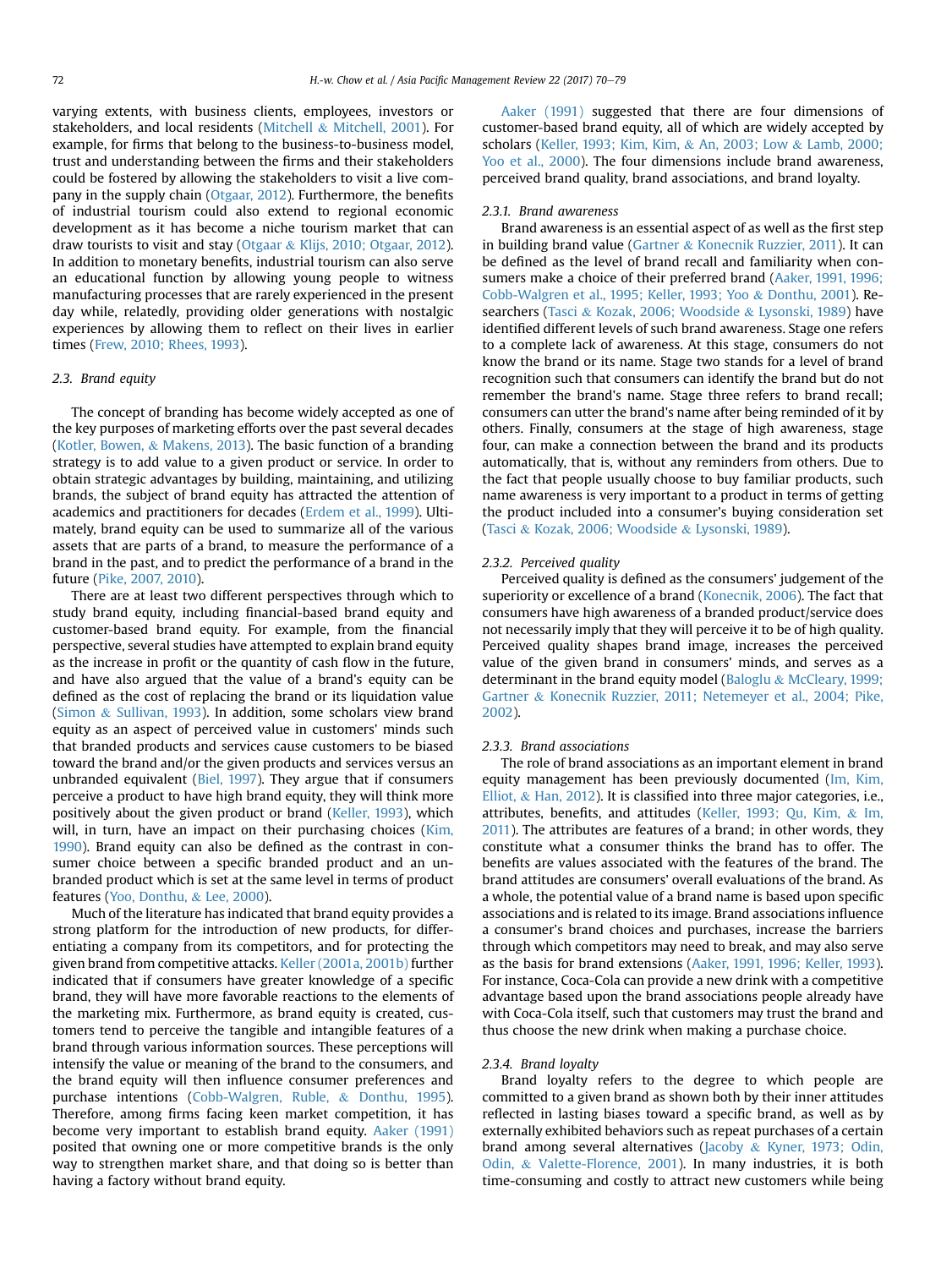comparatively inexpensive to keep existing ones, especially when the customers are satisfied with the brand; therefore, brand loyalty can reduce losses to competitors and allow for cuts to marketing budgets. Furthermore, some existing customers may even give brand reassurance to other people they know. Brand loyalty is not just one of the dimensions of brand equity and something influenced by brand equity; rather, it is also the most important dimension of brand equity.

## 2.3.5. Relationships among the four dimensions of brand equity

According to the literature mentioned above, various relationships exist among the four dimensions of brand equity, i.e., brand awareness, perceived quality, brand associations, and brand loyalty. As noted, brand awareness refers to the ability of customers to know and recall a given brand initially (Keller, 1993). If someone does not even know or is unaware of a given brand name, they would barely be able to experience any sense of brand quality or extended associations, to say nothing of feeling any loyalty to the brand. In other words, brand awareness is the basic of brand equity (Gartner & Konecnik Ruzzier, 2011). Accordingly, increased brand awareness leads to better perceived quality (Yoo & Donthu, 2000) and better brand associations (Villarejo-Ramos & Sanchez-Franco, 2005).

H1. Brand awareness is positively related to perceived quality.

H2. Brand awareness is positively related to brand association.

At the next level of the causal relationships among the four dimensions, perceived quality has been shown to affect brand associations positively among a study sample of airline passengers (Park, Robertson, & Wu, 2004). Aydin and Ozer (2005) pointed out that brand image originates from consumers' accumulating experience and perceived quality of services and products. Therefore, it can be concluded that perceived quality will affect brand association directly. Also, if customers perceive that a given brand is high quality, they tend to buy this brand continually and recommend it to others (Jones, Mothersbaugh, & Beatty, 2002; de Ruyter, Wetzels, & Bloemer, 1998). This means that perceptions of good quality will help promote brand loyalty.

H3. Perceived quality of a brand is positively related to brand association.

H4. Perceived quality of a brand is positively related to brand loyalty.

Furthermore, judging from the past literature, brand images/ associations also has a strong positive influence on brand loyalty. For example, when passengers perceive airlines to have remarkable brand images/associations, they may choose the same airlines in the future regardless of price (Park et al., 2004). In other words, people are more loyal to a brand if the brand has good brand associations.

H5. Brand associations are positively related to brand loyalty.

In sum, it was hypothesized that, in the order of four components of brand equity, as assessed from the bottom to top (see Fig. 1), in the order of brand awareness, perceived quality, brand associations, and brand loyalty, the lower level has positive association on the upper levels after visiting the industrial tourism (see Fig. 2).

## 2.4. Visiting experience and brand equity

Traveling is a dynamic experience, such that the degree to which the formation of brand equity is influenced by a given destination



Fig. 1. The building up of brand equity from the bottom to the top: Brand awareness, perceived quality, brand associations, and brand loyalty.

might be substantially affected by the arrangements of the tour in question. For example, tourists taking part in group package tours may differ considerably from other types of tourists in terms of their motivations and personalities. Package tourists rely heavily on the information provided by tour operators regarding the specific tour destinations. A tour operator may thus serve as a mediator who can effectively reduce the promotional efforts required on the part of the tour destinations while also reducing the information search costs of the tourists (Sheldon, 1986).

Interpretation services have been widely employed in tourism services, especially for heritage tourism, because, as  $R$  yan  $\&$  Dewar put it, "the 'live' interpreter has an important impact on the total visitor experience (1995, p.295)". The functions of an interpreter include enhancing visitor enjoyment, informing visitors about sites' specific cultures and histories, and directing visitors' attentions to specific attractions for further resource or environmental management efforts (Putney & Wagar, 1973).

Several industrial tourism factories also present visitors with an orientation toward the brand of the given company. Such brand orientation has been recognized as a marketing strategy through which to build up a brand in the minds of customers (Urde, 1999). Visitors' prior experiences with the brand, whether positive or negative, also play an important role in forming the perception of a brand (Yoo & Donthu, 2001). As such, the above four visiting experiences might influence industrial tourism visitors' formation of brand equity to various degrees and should be controlled for while examining the build-up relationship of brand equity. Thus, the hypothesis is as follows:

H6. There are different perceptions of brand equity among tourists with different visiting experiences (i.e., different travel styles, product-use experiences, interpreter guidance experiences, and brand orientation experiences).

## 3. Research methods

## 3.1. Selection of study sites

As described in Section "Origins and development of industrial tourism", a majority of industrial tourism sites are run by companies in the food and beverage industries. This may be attributable to the fact that food and beverage companies are mostly businessto-consumer (B2C) businesses, such that the consumers can directly associate their products with their own daily activities. As a result, visits to such factories could greatly satisfy a customer's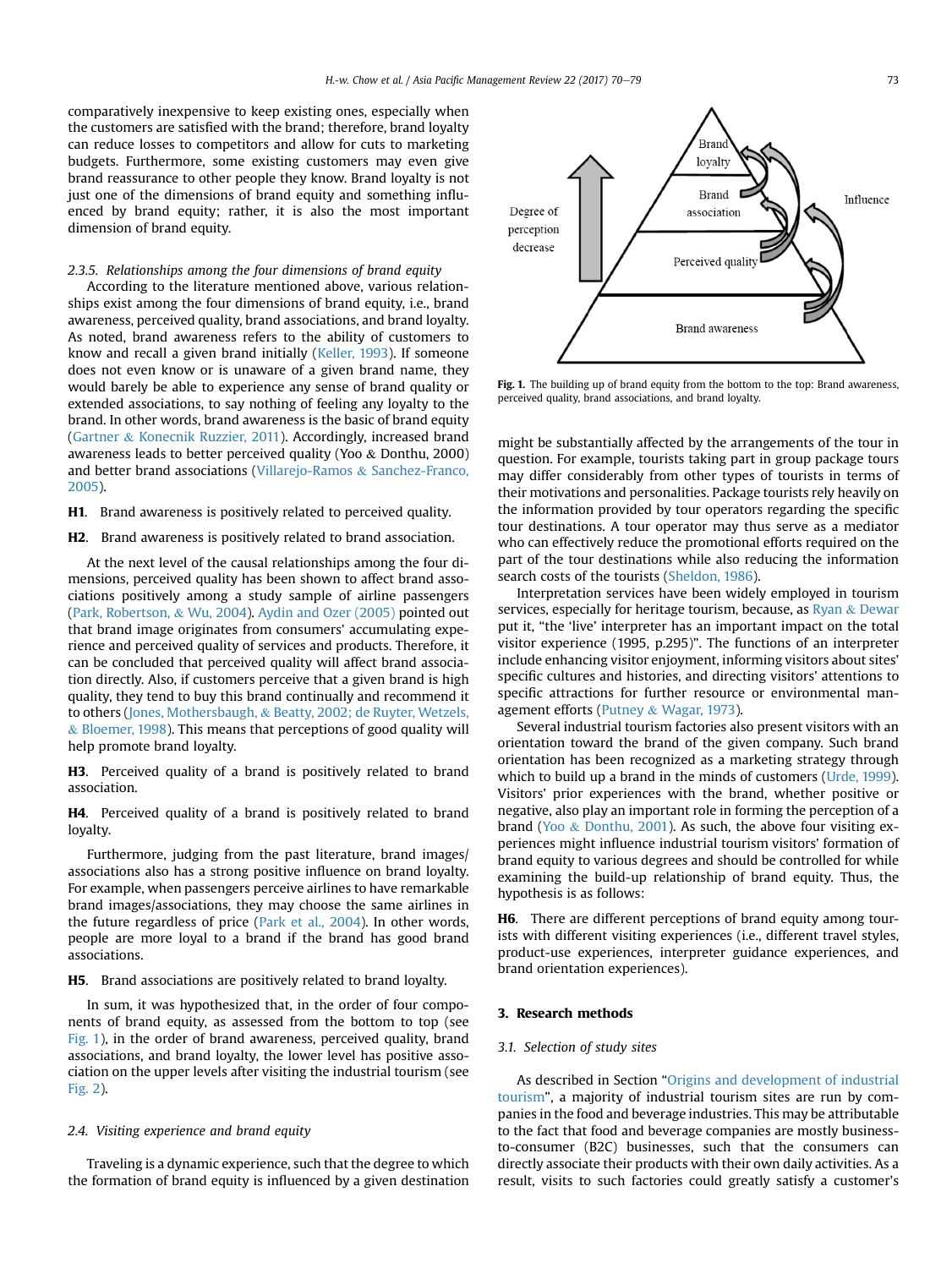

Fig. 2. Hypothesized model of brand equity.

curiosity about how these products are being made. In addition, customers tend not to be completely loyal to a certain food or beverage, as the purchasing behaviors for such products occur frequently and there are typically many alternatives on the market (Mitchell & Mitchell, 2001).

In Taiwan, because contaminated food scandals have been prevalent very recently in the food market, people's trust in food companies has deteriorated substantially. Food safety, in turn, has become an issue of increasing concern. For this reason, the brand image and the perceived quality of a brand are particularly important in food manufacturing. Moreover, for companies in the food industry, establishing brand equity is also the key to competing with rivals, and can serve as a way to win back customers' trust. Therefore, in this study, the food industry was selected as the survey target.

There were three phases of data collection in this study. In phase one, a total of 50 copies of questionnaires, which included a list of 55 food tourism factories registered by the Ministry of Economic Affairs of Taiwan, were distributed at two train stations located in two big cities in Taiwan, namely, the Taipei Train Station (30 copies) and the Tainan Train Station (20 copies), in March of 2014. As these two train stations are major transit hubs for public transportation, they are typically filled with big crowds of people with diverse backgrounds in terms of where they live, as well as their educations, occupations, genders, ages, etc. The questionnaire respondents checked off the tourism factories they had heard of. A factory was considered to have high brand awareness if the total number of respondents indicating that they had heard of the factory was over 40 (out of the total of 50 respondents). Three factories with high brand awareness were then selected as the research sites in order to rule out the effect of brand awareness of the factories. Finally, three factories with high brand awareness (the Black Bridge Sausage Museum, the BRAND's Health Museum, and the Kuo Yuan Ye Museum of Cake and Pastry) were selected for subsequent questionnaire distribution.

#### 3.2. Questionnaire development

In order to clarify how tourists perceive the value of a given brand after visiting the related tourism factory and to develop the items of the close-ended questionnaire, 25 interviews were conducted in the targeted food factories during phase two. Interviewees were asked to answer the following questions:

- 1. As you passed through this tourism factory, what parts of the factory made you feel the most impressed?
- 2. After touring this factory, how would you describe the features of the factory?
- 3. If there are any differences, what are the differences in your respective impressions of this brand "before touring" and "after touring" this factory?
- 4. Would you like to come to this tourism factory again? Why or why not?
- 5. After touring this factory, what recommendation would you suggest for improvement?
- 6. What tourism factories have you visited before? Which one impressed you the most? Why?
- 7. What is the most important factor that influences your brand preference?

The resulting qualitative interview data were collected and analyzed to provide insights to assist in the development of a questionnaire specific to food and beverage-related industrial tourism in the next phase.

In order to measure the changes in the perceived values of a brand after customers take factory tours, a questionnaire was designed based on the four dimensions of brand equity proposed by Aaker (1991) and the results of the open-ended data from phase two. Four items regarding brand awareness were modified, based on the studies of Aaker (1991), Keller (1993) and Yoo and Donthu (2001), in order to measure the degree of brand awareness which visitors perceived. The items regarding perceived quality did not emphasize customers' expectations but rather emphasized customers' perceptions of brands. Six items were adopted to measure customers' perceived quality (Aaker, 1991; Cronin & Taylor, 1992; Keller, 1993; Yoo & Donthu, 2001). Furthermore, six items regarding brand associations were employed to investigate the connection between the brand and customers (Aaker, 1991; Kim et al., 2003; Low & Lamb, 2000; Yoo & Donthu, 2001). Brand loyalty is the last part of brand equity, and the final purpose of marketing. So, five items regarding brand loyalty were used based on the study by Odin et al. (2001). For all items, a 5-point Likert scale was used in which  $1 =$  "strongly disagree",  $2 =$  "somewhat disagree",  $3 =$  "neutral",  $4 =$  "somewhat agree, and  $5 =$  "strongly agree". Table 3 lists all items included in the questionnaire.

Face validity was established to ensure that the items in the questionnaire could properly measure the variables under consideration. In this study, two experts on brand equity were invited to offer their opinions and assistance in viewing, correcting, and revising the items to make the questionnaire more representative. This study used confirmatory factor analysis (CFA) to confirm the factor structure by testing the construct validity of the items of the four dimensions of brand equity, including brand awareness, perceived quality, brand associations, and brand loyalty.

## 3.3. Data collection

During phase three, a convenience sampling method was used to distribute the questionnaire to visitors at each target factory who had just finished visiting the factory and were willing to answer the questionnaire. In addition, the questionnaire was administered at least twice per factory at different times, specifically, on holidays and non-holidays, to ensure that responses from different types of visitors were included. A total of 312 questionnaires were distributed in the three target factories.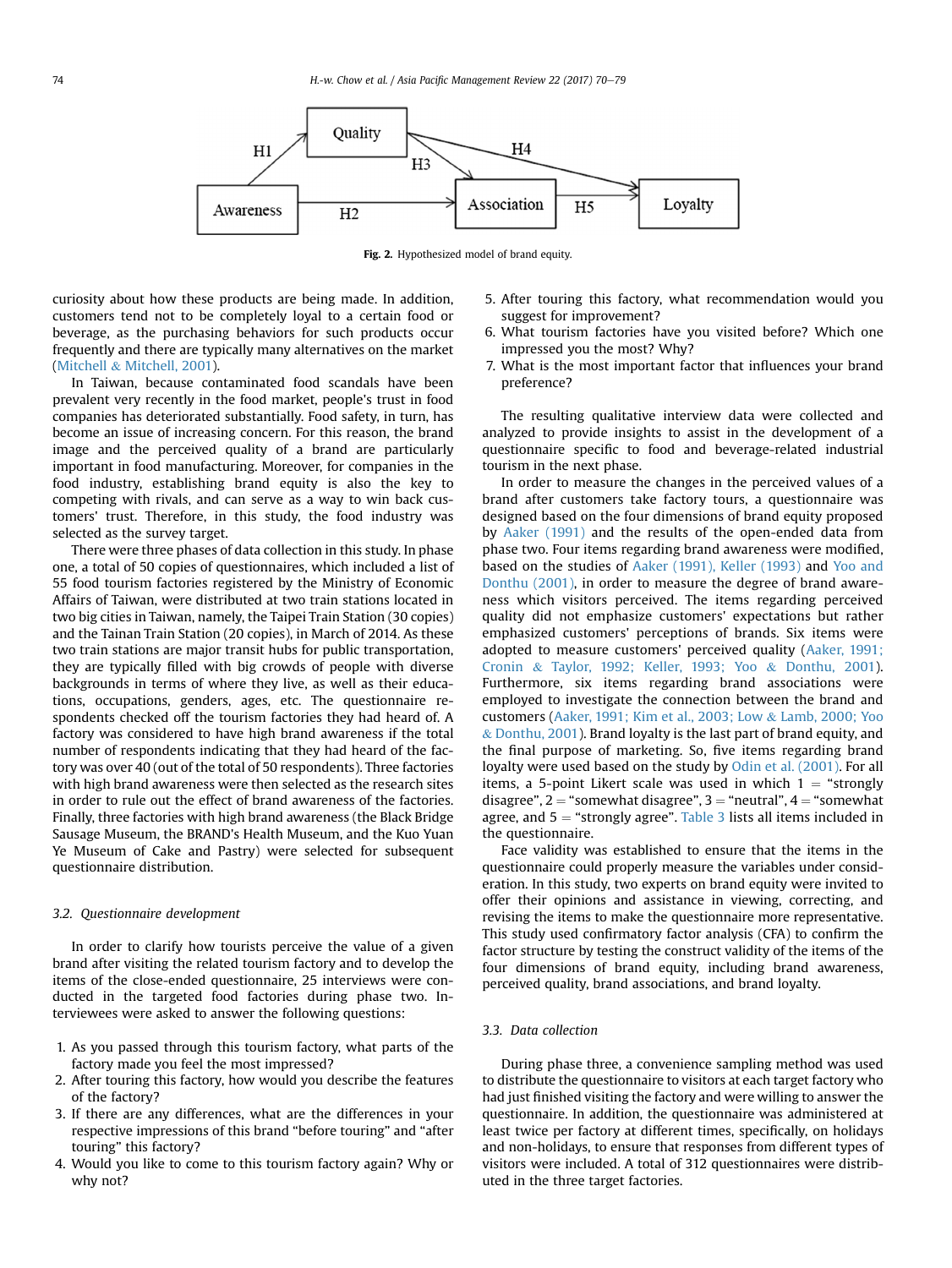## 4. Results

## 4.1. Sample demographics

A total of 312 valid questionnaires were returned for the three tourism factories (90, 114, and 108 respondents for each). The results showed that most of the participants were female (58%) and/ or free independent travelers (74.7%). Half (50%) had come to the given tourism factory by car, while motorcycle was the second most common means of transportation to the factory (24.7%). Regarding age and education level, 49.7% of the respondents were between 20 and 29 years of age, 28.8% were between 30 and 39, and 92.3% of the respondents had a college degree or above (Table 1).

Regarding behaviors related to the tourism factory visit, most of the respondents (58.1%) participated in the factory tours with their friends, including colleagues and classmates, and/or with their family (54.8%) (multi-choice format). The reasons attracting people to visit the tourism factory (multi-choice format) were intellectual interest (41.3%), convenient location (29.5%), and curiosity (28.5%). The activities which the tourists engaged in most (multichoice format) in the tourism factories were interpreter guidance (56.8%), product tasting (55.2%), and product purchasing (43.2%) (Table 2).

Table 1

Characteristics of respondents.

| Descriptions                | Frequency      | Percent (%)    |
|-----------------------------|----------------|----------------|
| Gender                      |                |                |
| Male                        | 131            | 42             |
| Female                      | 181            | 58             |
| <b>Travel style</b>         |                |                |
| Group travel                | 79             | 25.3           |
| Personal travel             | 233            | 74.7           |
| <b>Transportation</b>       |                |                |
| Car                         | 156            | 50             |
| Tour bus                    | 69             | 22.1           |
| Bus                         | 6              | 1.9            |
| Motorcycle                  | 77             | 24.7           |
| Other                       | $\overline{4}$ | 1.3            |
| Product-used experience     |                |                |
| Yes                         | 260            | 83.3           |
| No                          | 52             | 16.7           |
| <b>Education background</b> |                |                |
| Junior high or below        | $\overline{4}$ | 1.3            |
| Senior high                 | 20             | 6.4            |
| Bachelor                    | 197            | 63.1           |
| Master or above             | 91             | 29.2           |
| <b>Marital status</b>       |                |                |
| Married                     | 111            | 35.6           |
| Single                      | 201            | 64.4           |
| Monthly income (NTD)        |                |                |
| Below 19,999                | 112            | 35.9           |
| 20,000-29,999               | 49             | 15.7           |
| 30,000-39,999               | 60             | 19.2           |
| 40,000-49,999               | 39             | 12.5           |
| 50,000-69,999               | 24             | 7.7            |
| Above 70,000                | 28             | 9.0            |
| <b>Tour organizer</b>       |                |                |
| Self                        | 236            | 75.6           |
| Travel agency               | $\mathbf{1}$   | .3             |
| Company                     | $\overline{2}$ | .6             |
| School                      | 67             | 21.5           |
| Other                       | 6              | $\overline{2}$ |
| Age                         |                |                |
| Below 19                    | 8              | 2.6            |
| $20 - 29$                   | 155            | 49.7           |
| $30 - 39$                   | 90             | 28.8           |
| $40 - 49$                   | 33             | 10.6           |
| $50 - 59$                   | 19             | 6.1            |
| Above 60                    | $\overline{7}$ | 2.2            |

#### 4.2. Results of factor analysis and reliabilities

In order to confirm the validity and reliability of the research questionnaire, confirmatory factor analysis (CFA) and coefficient alpha analysis were conducted in this study. The CFA results indicated that the measurement model was good-fit and the dimensionality was adequate  $(x^2 = 316.033, df = 129, CFI = .910, x^2/$  $df = 2.450$ . IFI  $= .911$ . RMSEA  $= .068$ ). In the reliability analysis, the item-to-total correlations and Cronbach's coefficient alphas were calculated to assess the internal consistency reliability of the questionnaire. An item-to-total correlation must be larger than .5 and at least not below .35, and a Cronbach's coefficient alpha must be larger than .6 (Hair, Anderson, Tatham, & Black, 1998). As for CFA, factor loadings represent the correlations between individual variables and factors, and the factor loading of each item cannot be less than .5. The analysis results of the factor loadings and Cronbach's alpha values for each dimension are shown in Table 3. Three items were deleted due to poor factor loadings and item-to-total correlations.

The results indicated that the item-to-total correlations are above .35, indicating that the internal consistency reliability of the questionnaire is acceptable. The Cronbach's alphas of the four dimensions were above the recommended value of .60, further confirming the reliability of the measurement items.

#### 4.3. Travel experiences and brand equity

On average, the respondents agreed that they were aware of the brand they just visited in the given industrial tourism sites (mean  $=$  4.20), agreed that the brand in question has quality (mean  $=$  4.10), agreed that the brand in question is associated with themselves (mean  $=$  3.95), and tended to express neutral brand loyalty (mean  $=$  3.29). The independent t-test was further used to determine if the respondents differed in terms of their travel experiences (i.e., travel style, which referred to whether they visited as part of a group or were engaged in independent travel; whether they had previous experience using the product; whether they received interpreted guidance during the tour; and whether they

#### Table 2

Visiting behaviors of respondents related to their industrial tourism visit (multichoice format).

| Descriptions                 | Frequency | Percent (%) |  |  |
|------------------------------|-----------|-------------|--|--|
| <b>Tour company</b>          |           |             |  |  |
| Friends                      | 180       | 58.1        |  |  |
| Family (adult)               | 85        | 27.4        |  |  |
| Family (with children)       | 85        | 27.4        |  |  |
| Alone                        | 3         | 1           |  |  |
| Other                        | 8         | 2.6         |  |  |
| <b>Reasons for visiting</b>  |           |             |  |  |
| Convenient location          | 92        | 29.5        |  |  |
| Themed events                | 62        | 19.9        |  |  |
| Curiosity                    | 89        | 28.5        |  |  |
| <b>Tasting food</b>          | 45        | 14.4        |  |  |
| Intellectuality              | 129       | 41.3        |  |  |
| Children's preference        | 32        | 10.3        |  |  |
| Elders' preference           | 24        | 7.7         |  |  |
| Group arranged               | 54        | 17.3        |  |  |
| Other                        | 11        | 3.5         |  |  |
| <b>Experience activities</b> |           |             |  |  |
| <b>DIY</b>                   | 51        | 16.5        |  |  |
| Product tasting              | 171       | 55.2        |  |  |
| Product purchasing           | 134       | 43.2        |  |  |
| Interpreter guidance         | 176       | 56.8        |  |  |
| Audio guidance               | 32        | 10.3        |  |  |
| <b>Brand orientation</b>     | 61        | 19.7        |  |  |
| Other                        | 12        | 3.9         |  |  |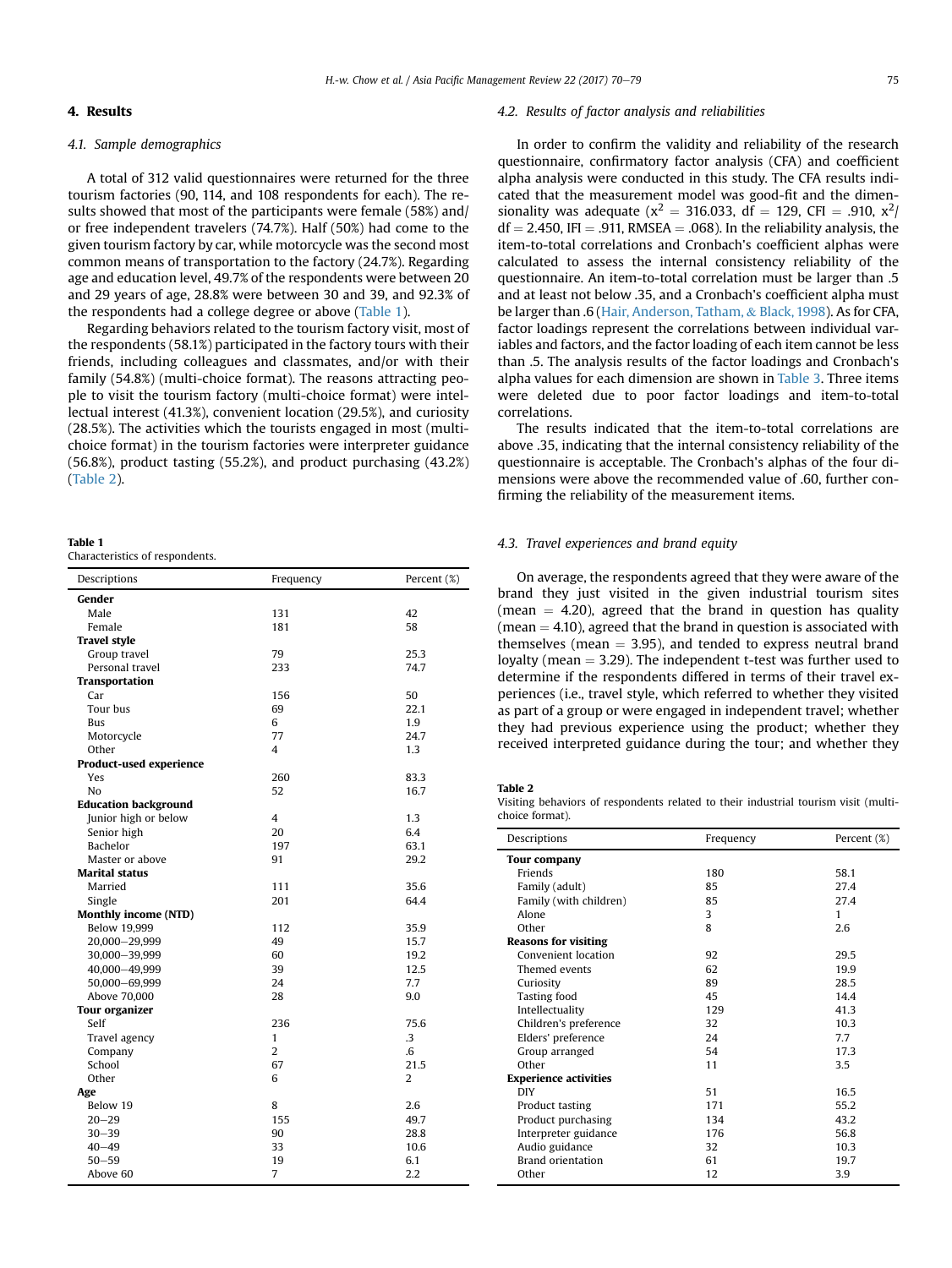#### Table 3

Factor analysis and reliability analysis of questionnaire.

| Factor dimension items           | Factor loading | Item-to-total correlation | Cronbach's alpha | Note | Mean |
|----------------------------------|----------------|---------------------------|------------------|------|------|
| <b>Brand awareness</b>           |                |                           | .717             |      | 4.20 |
| Know the brand more              | .53            | .569                      |                  |      |      |
| Easily identify the brand        | .77            | .455                      |                  |      |      |
| Think of this brand first        | .53            | .359                      |                  | Del. |      |
| More familiar than others        | .82            | .482                      |                  |      |      |
| Perceived quality                |                |                           | .778             |      | 4.10 |
| Comfortable environment          | .37            | .453                      |                  | Del. |      |
| Receptionists pleasant attitude  | .39            | .434                      |                  | Del. |      |
| Guidance leads to understanding  | .58            | .523                      |                  |      |      |
| Leading technology               | .66            | .503                      |                  |      |      |
| Feel confident about food safety | .71            | .550                      |                  |      |      |
| Trust in food sanitation         | .66            | .603                      |                  |      |      |
| <b>Brand Associations</b>        |                |                           | .808             |      | 3.95 |
| Nice atmosphere                  | .66            | .557                      |                  |      |      |
| Impressed with intellectuality   | .69            | .575                      |                  |      |      |
| Brand is trustworthy             | .66            | .607                      |                  |      |      |
| Impressed with slogan            | .55            | .438                      |                  |      |      |
| Brand is close to our life       | .62            | .545                      |                  |      |      |
| Confidence in other products     | .68            | .657                      |                  |      |      |
| Brand loyalty                    |                |                           | .830             |      | 3.29 |
| Won't buy other brands           | .63            | .515                      |                  |      |      |
| Recommend this brand             | .65            | .616                      |                  |      |      |
| Purchase regularly               | .69            | .478                      |                  |      |      |
| Buy even if it is expensive      | .74            | .537                      |                  |      |      |
| Feel loyal to this brand         | .80            | .527                      |                  |      |      |

Note: Items were measured on a 5-point scale, where  $1 =$  strongly disagree and  $5 =$  strongly agree.

received a brand orientation during the tour) with respect to the attributes of the four brand equity components.

The results showed that participants with different travel experiences varied in terms of their perceptions of brand equity. More specifically, with regard to different travel styles, there are truly significant differences between those engaged in group travel and independent travelers with regard to brand awareness  $(t<sub>(309)</sub> = 3.257, p < .0001)$  and perceived quality  $(t<sub>(308)</sub> = 2.173,$  $p = .031$ ). The tourists traveling with a group tended to have higher brand awareness (4.35 and 4.15, respectively) and higher perceived quality of the brand (4.20 and 4.07, respectively) than the independent tourists. In addition, prior product-use experiences had a positive impact in terms of enhancing brand associations with the given brand ( $t_{(309)} = 2.141$ , p = .033). With regard to the activities in which the tourists participated in when visiting the tourism factories, receiving interpreter guidance while visiting the tourism factories had positive impacts in terms of enhancing brand awareness (t $_{\left(309\right)}~=~-4.096,$  <code>p</code> < .0001), perceived quality  $(t_{(308)} = -3.713, p < .0001)$  and brand loyalty  $(t_{(310)} = -2.303^*$ ,  $p = .022$ ); receiving a brand orientation offered by staff when visiting the tourism factories also had positive impacts in terms of enhancing brand awareness  $(t_{(309)} = -3.681, p < .0001)$  and perceived quality  $(t_{(308)} = -3.072, p = .002)$  (see Table 4). It is therefore concluded that H6 ("There are different perceptions of brand equity among tourists with different visiting experiences, i.e., different travel styles, product-use experiences, interpreter guidance experiences, and brand orientation experiences") is partially supported. Results can be referred to in Table 4.

## 4.4. Path analysis among brand equity dimensions

As indicated in Section "Travel experiences and brand equity", because traveling behaviors somewhat influence brand equity, this study used path analysis to test the associations among brand awareness, perceived quality, brand associations, and brand loyalty while controlling for significant traveling behaviors (i.e., travel styles, product-use experiences, interpreter guidance experiences, and brand orientation experience). The path coefficients are provided in Fig. 3 and indicated that brand awareness is positively associated with perceived brand quality ( $\beta = .43$ ) (H1 supported) and brand associations ( $\beta$  = .23) (H2 supported). Meanwhile, perceived brand quality is positively related to brand associations  $(\beta = .51)$  (H3 supported) and brand loyalty ( $\beta = .2$ ) (H4 supported). Finally, brand associations is positively related to brand loyalty  $(\beta = .44)$  (H5 supported). Totals of 43% of the variance in brand associations and 35% of the variance in brand loyalty were explained by the path model. Overall, the results indicated that, after touring a tourism factory, brand awareness had an indirect positive relationship with brand loyalty, while brand associations had a significantly positive direct effect on brand loyalty. As for perceived quality, it had both direct and indirect effects on brand loyalty. In other words, the relationship between perceived quality and brand loyalty is partially mediated by brand associations. The total effect of brand associations on loyalty was the highest (.440), followed by the total effects of perceived quality (.429) and awareness (.284) (see Table 5).

## 5. Discussion and conclusions

With regard to the tested model, the results indicated that all of the five hypotheses (from  $H1$  to  $H5$ ) are supported. More specifically, the results showed that perceived brand quality and brand associations are influential predictors, while brand associations has the highest total effect on brand loyalty, followed by the perceived quality of the brand, and then brand awareness. Brand awareness refers to the level to which potential buyers can identify the brand and automatically make a connection between the brand and associated products (Keller, 1993; Kim et al., 2003; Low & Lamb, 2000; Yoo et al., 2000). In this study, the three factories were rated the most frequently by participants and represented high levels of brand awareness. It is worthwhile to further investigate different levels of brand awareness and reexamine the effect of brand awareness on brand loyalty. In many industries, it is both time-consuming and costly to attract new customers but comparatively inexpensive to keep existing ones, especially when the customers are satisfied with the brand. Brand loyalty is the most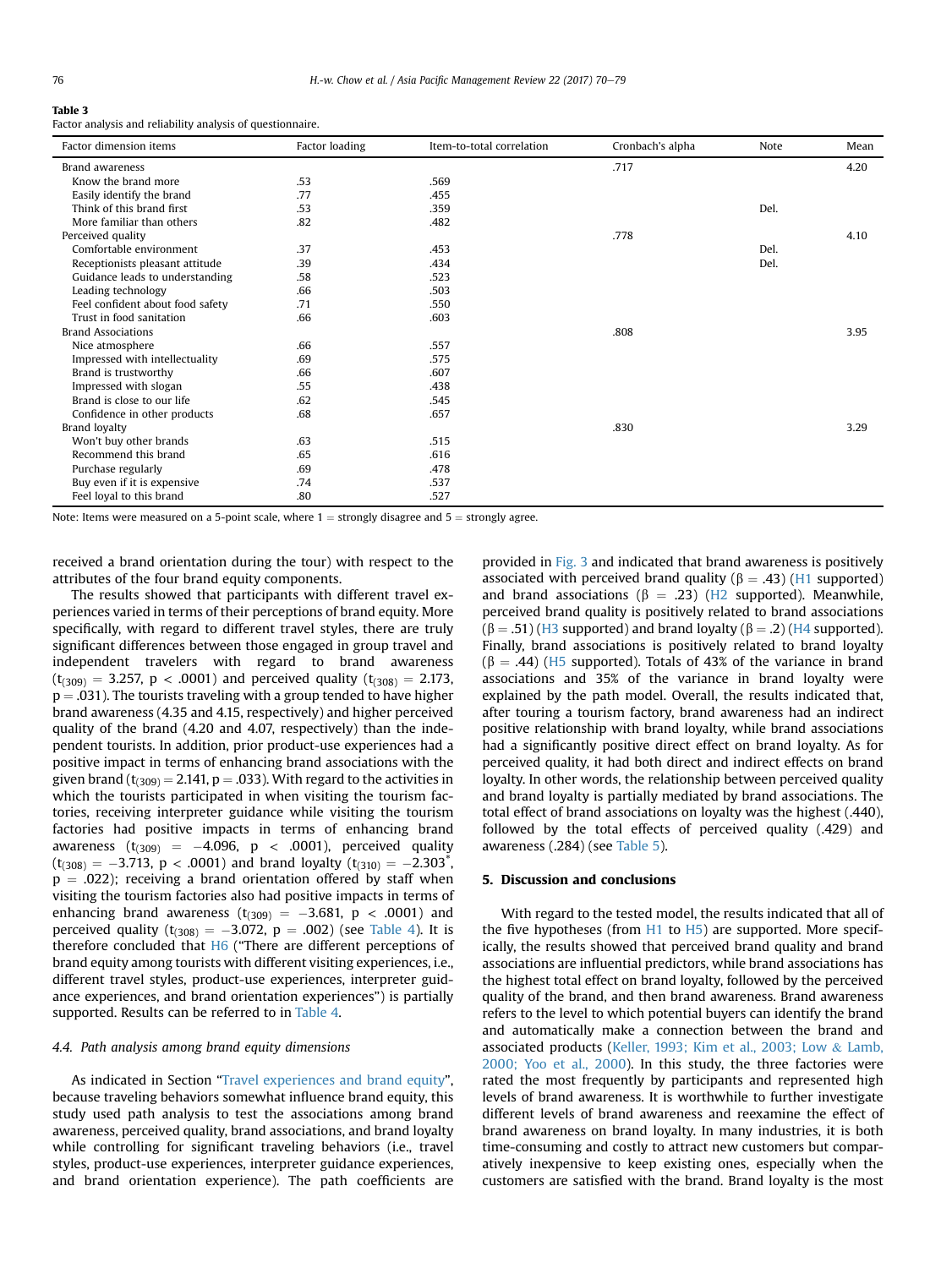| Table 4                                                                                                                                |
|----------------------------------------------------------------------------------------------------------------------------------------|
| T-test analysis results for the four components of brand equity among tourists with different industrial tourism visiting experiences. |
|                                                                                                                                        |

| Brand equity<br>components | Visiting behavior             |                                   |           |                           |                  |        |                      |                   |            |                   |                   |                      |
|----------------------------|-------------------------------|-----------------------------------|-----------|---------------------------|------------------|--------|----------------------|-------------------|------------|-------------------|-------------------|----------------------|
|                            | Travel style                  |                                   |           | Product-use<br>experience |                  |        | Interpreter guidance |                   |            | Brand orientation |                   |                      |
|                            | Group<br>travel<br>$(N = 79)$ | Personal<br>travel<br>$(N = 232)$ |           | Yes<br>$(N = 259)$        | No<br>$(N = 52)$ |        | Yes<br>$(N = 176)$   | No<br>$(N = 135)$ |            | Yes<br>$(N = 61)$ | No<br>$(N = 250)$ |                      |
| Brand awareness            | 4.4                           | 4.1                               | $3.26***$ | 4.2                       | 4.2              | $-.38$ | 4.2                  | 4.1               | $-4.10***$ | 4.4               | 4.2               | $-3.68***$           |
| Perceived quality          | 4.2                           | 4.1                               | 2.17      | 4.1                       | 4.1              | .22    | 4.2                  | 4.0               | $-3.71***$ | 4.3               | 4.1               | $-3.07$ <sup>*</sup> |
| Brand associations         | 4.0                           | 3.9                               | .52       | 4.0                       | 3.8              | 2.14   | 4.0                  | 3.9               | $-1.50$    | 4.0               | 3.9               | $-1.32$              |
| Brand loyalty              | 3.3                           | 3.2                               | .73       | 3.3                       | 3.2              | 1.51   | 3.4                  | 3.2               | $-2.30'$   | 3.3               | 3.3               | .61                  |

Note:  ${}^*p$  < .05,  ${}^{**}p$  < .01,  ${}^{***}p$  < .001.



Fig. 3. Path analysis of the building up of brand equity after an industrial tourism visit. Notes: <sup>1</sup>Solid line indicates significant path while standardized path coefficients are shown. <sup>2</sup> Controlled variables: Travel style, product-use experience, interpreter guidance experience, and brand orientation experience.

Table 5 Direct and indirect effects of brand equity dimensions on loyalty.

|                      |                                 | Direct effect on loyalty Indirect effect on loyalty | Total effect |
|----------------------|---------------------------------|-----------------------------------------------------|--------------|
| Awareness<br>Quality | $\overline{\phantom{a}}$<br>.21 | .284<br>.219                                        | .284<br>.429 |
| Association          | - 44                            |                                                     | .440         |

important dimension of brand equity. The results of this study suggested that perceived brand quality and brand associations both have predictive power with regard to brand loyalty ( $\beta = .2$  and .43, respectively). The potential value of a brand name is based upon specific associations (Keller, 1993; Kim et al., 2003; Low & Lamb, 2000; Yoo et al., 2000). Tourists are exposed to the brand's logo, culture, souvenirs, etc. through a factory tour. All of those aspects make contributions to enhance brand associations.

Perceived quality refers to consumers' feelings regarding the quality of a product or service associated with a brand (Keller, 1993; Kim et al., 2003; Low & Lamb, 2000; Yoo et al., 2000). In tourism factories, tourists most commonly have opportunities to see the production line and the inspection laboratory. In addition, through guidance from tour guides, tourists are given the impression that the factories are hygienic, confident, and specialized. If customers perceive that a brand has high quality, they tend to buy this brand continually and recommend it to others (Jones et al., 2002; de Ruyter et al., 1998). This means that perceiving a brand to have good quality will help promote brand loyalty towards that brand. It is, therefore, not surprising to see the impact of perceived quality on brand associations and brand loyalty.

Brand association has the highest total effect on brand loyalty, followed by perceived quality of the brand, and then brand awareness (.440, .429, and .284, respectively). These findings echo the argument that the building of brand equity consists of a process of accumulating effects from the four dimensions: brand awareness, perceived quality, brand associations, and brand loyalty. It also implies that having visitors be aware of the brand is not sufficient in brand equity building. When visitors feel that they are associated with the branded products, it is more effective for brand equity formation and maintaining.

As a result, for a brand which is seeking to promote its brand equity, managers of tourism factories should be devoted to enhancing tourists' associations with the brand as their first priority, followed by enhancing the perceived quality of the brand, in order to achieve the optimal goal of promoting brand loyalty. In practice, they should focus more attention on strategies to increase customers' connections to the brand, and then also have to deliver or even emphasize the good quality of the products associated with the brand.

The results of the study suggest that companies engaging in industrial tourism should focus on offering tourists interactive experiences that will enhance brand associations and on ensuring the operations (e.g., assembly line operations) are fully visible to visitors during tours in order to emphasize the high quality of whatever is being produced, thereby eventually contributing to enhanced brand loyalty.

According to results of the t-test statistics for the final hypothesis (H6), it is suggested that the choices of travel style, product-use experience, interpreter guidance, and brand orientation have varying influences on the partial dimensions of brand equity. Through interpreter guidance, interpreters usually share information with the tourists about the history, culture, or spirit of their brand during the visit itself, emphasizing the characteristics and quality of their products more clearly. This may directly influence tourists with the regard to the key values of the given brand, in contrast with letting independent visitors browse the exhibits by themselves passively; therefore, visiting tourism factories with guidance will have various degrees of influence on brand awareness, perceived quality, and brand loyalty among tourists. Similarly, providing a brand orientation, which is relatively formal compared with the guidance of an interpreter, creates impacts on brand awareness and perceived quality among tourists.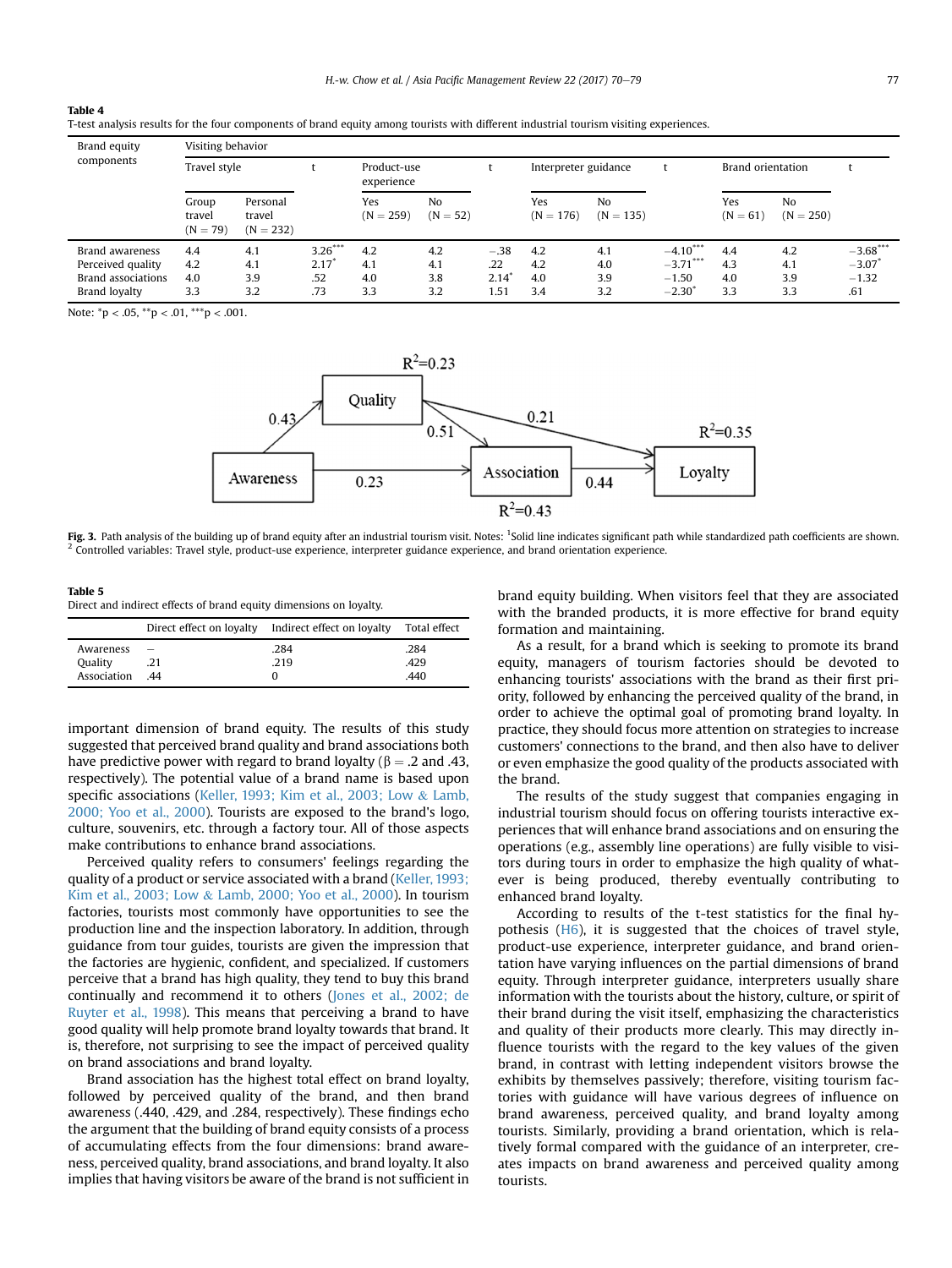

Fig. 4. Suggested strategies for operating industrial tourism factories based on the brand equity model.

With regard to travel styles, the differences may have occurred because normally tourism factories must arrange a tour guide to guide the tour group, and that guide then directly emphasizes the fame and quality of the brand to the group. Independent tourists do not necessarily have such a guide, so this may explain why travel style had a significant influence on brand awareness and perceived quality. Also, if tourists had ever used the product before visiting the factory, they may easily associate their past experience with the product with the information they receive during the visit. This could explain why product-use experience was found to be significantly related to brand association.

The empirical recommendations for the companies running the tourism factories are listed in Fig. 4.

Empirically, the questionnaire about brand equity used in the current study can be provided for use by tourism factories in making self-assessments, for identifying operating principles, and for providing insights to existing or future firms regarding the operation of their industrial tours or potential industrial tours. The questionnaire also identifies the key dimensions through which brand equity can be built up and their relationships among food industrial tourism visitors. These significant connections among dimensions can further be applied to discussions, model development, and framework development for future studies.

The current research only investigated food-related tourism factories, and the questionnaire used is thus only suitable for measuring the brand equity of food-related tourism factories. For future studies, it would be worth discussing what the differences are among tourism factories with varying degrees of brand awareness or finding out if the model of brand equity applies to other types of industrial tourism when considering both high and low levels of brand awareness.

## References

- Aaker, D. A. (1991). Managing brand equity: Capitalizing on the value of a brand name. New York: Free Press.
- Aaker, D. A. (1996). Measuring brand equity across products and markets. California Management Review, 38(3), 102-120.
- Axelrod, K., & Brumberg, B. (1997). Watch it made in the U.S.A.: A visitor's guide to the companies that make your favorite products (2nd ed.). Sante Fe, NM: John Muir Publications.
- Aydin, S., & Ozer, G. (2005). The analysis of antecedents of customer loyalty in the Turkish mobile telecommunication market. European Journal of Marketing, 39(7/  $8)$ , 910-925.
- Baloglu, S., & McCleary, K. W. (1999). A model of destination image formation. Annals of Tourism Research, 26(4), 868-897.
- Biel, A. L. (1997). Discovering brand magic: The hardness of the softer side of branding. International Journal of Advertising, 16(3), 199-210.
- Blair, T. C., & Chiou, S.-C. (2013). Brand knowledge impact cross-cultures and genders. Asia Pacific Management Review,  $18(2)$ ,  $233-245$ .
- Blair, T. C., & Chiou, S.-C. (2014). The impact of brand knowledge on consumers of different genders and from different cultures. Asia Pacific Management Review,  $19(1)$ ,  $47-59$ .
- Brumberg, B., & Axelrod, K. (1995). Watch it made in the USA: A visitor's guide to the companies that make your favorite products (1st ed.). Sante Fe, NM: John Muir Publications.
- Cobb-Walgren, C. J., Ruble, C. A., & Donthu, N. (1995). Brand equity, brand preference, and purchase intent. Journal of Advertising,  $24(3)$ ,  $25-40$ .
- Cronin, J. J., & Taylor, S. A. (1992). Measuring service quality-A reexamination and extension. Journal of Marketing, 56(3), 55-68. http://dx.doi.org/10.2307/1252296.
- Edwards, J. A., & Llurdés, J. C.i. C. (1996). Mines and quarries: Industrial heritage tourism. Annals of Tourism Research, 23(2), 341–363. Erdem, T., Swait, J., Broniarczyk, S., Chakravarti, D., Kapferer, J. N., Keane, M., …
- Zettelmeyer, F. (1999). Brand equity, consumer learning and choice. Marketing Letters,  $10(3)$ ,  $301-318$ .
- Frew, E. A. (2010). Industrial tourism: A conceptual and empirical analysis (Unpublished doctoral dissertation). Melbourne, Australia: Victoria University.
- Gartner, W. C., & Konecnik Ruzzier, M. (2011). Tourism destination brand equity dimensions: Renewal versus repeat market. Journal of Travel Research, 50(5), 471-481.
- Hair, J. F., Anderson, R. E., Tatham, R. L., & Black, W. C. (1998). Multivariate data analysis (5th ed.). Upper Saddle River, NJ: Prentice Hall.
- Hospers, G.-J. (2002). Industrial heritage tourism and regional restructuring in the European Union. European Planning Studies, 10(3), 397-404.
- Im, H. H., Kim, S. S., Elliot, S., & Han, H. (2012). Conceptualizing destination brand equity dimensions from a consumer-based brand equity perspective. Journal of Travel & Tourism Marketing,  $29(4)$ ,  $385-403$ .
- Industrial Technology Research Institute. (2013a). The development of tourism factory project. Retrieved 12/28, 2013, from http://taiwanplace21.org/plan.htm.
- Industrial Technology Research Institute. (2013b). List of tourism factory in Taiwan. Retrieved 3/17, 2016, from http://taiwanplace21.org/factory/index.htm.
- Jacoby, J., & Kyner, D. B. (1973). Brand loyalty vs. repeat purchasing behavior. Journal of Marketing Research,  $10(1)$ ,  $1-9$ .
- Jones, M. A., Mothersbaugh, D. L., & Beatty, S. E. (2002). Why customers stay: Measuring the underlying dimensions of services switching costs and managing their differential strategic outcomes. Journal of Business Research, 55(6),  $441 - 450$ .
- Keller, K. L. (1993). Conceptualizing, measuring, and managing customer-based brand equity. The Journal of Marketing,  $57(1)$ ,  $1-22$ .
- Keller, K. L. (2001a). Building customer-based brand equity. Marketing Management,  $10(2)$ ,  $14-19$ .
- Keller, K. L. (2001b). Building customer-based brand equity: A blueprint for creating strong brands. Cambridge, MA: Marketing Science Institute.
- Kim, P. (1990). A perspective on brands. Journal of Consumer Marketing, 7(4), 63-67. Kim, H. B., Kim, W. G., & An, J. A. (2003). The effect of consumer-based brand equity
- on firms' financial performance. Journal of Consumer Marketing, 20(4), 335-351. Konecnik, M. (2006). Croatian-based brand equity for Slovenia as a tourism desti-
- nation. Economic and Business Review,  $8(1)$ ,  $83-108$ . Kotler, P., Bowen, J. T., & Makens, J. C. (2013). Marketing for hospitality and tourism (6th ed.). Upper Saddle River, NJ: Pearson Prentice Hall.
- Low, G. S., & Lamb, C. W., Jr. (2000). The measurement and dimensionality of brand associations. Journal of Product & Brand Management,  $9(6)$ ,  $350-370$ .